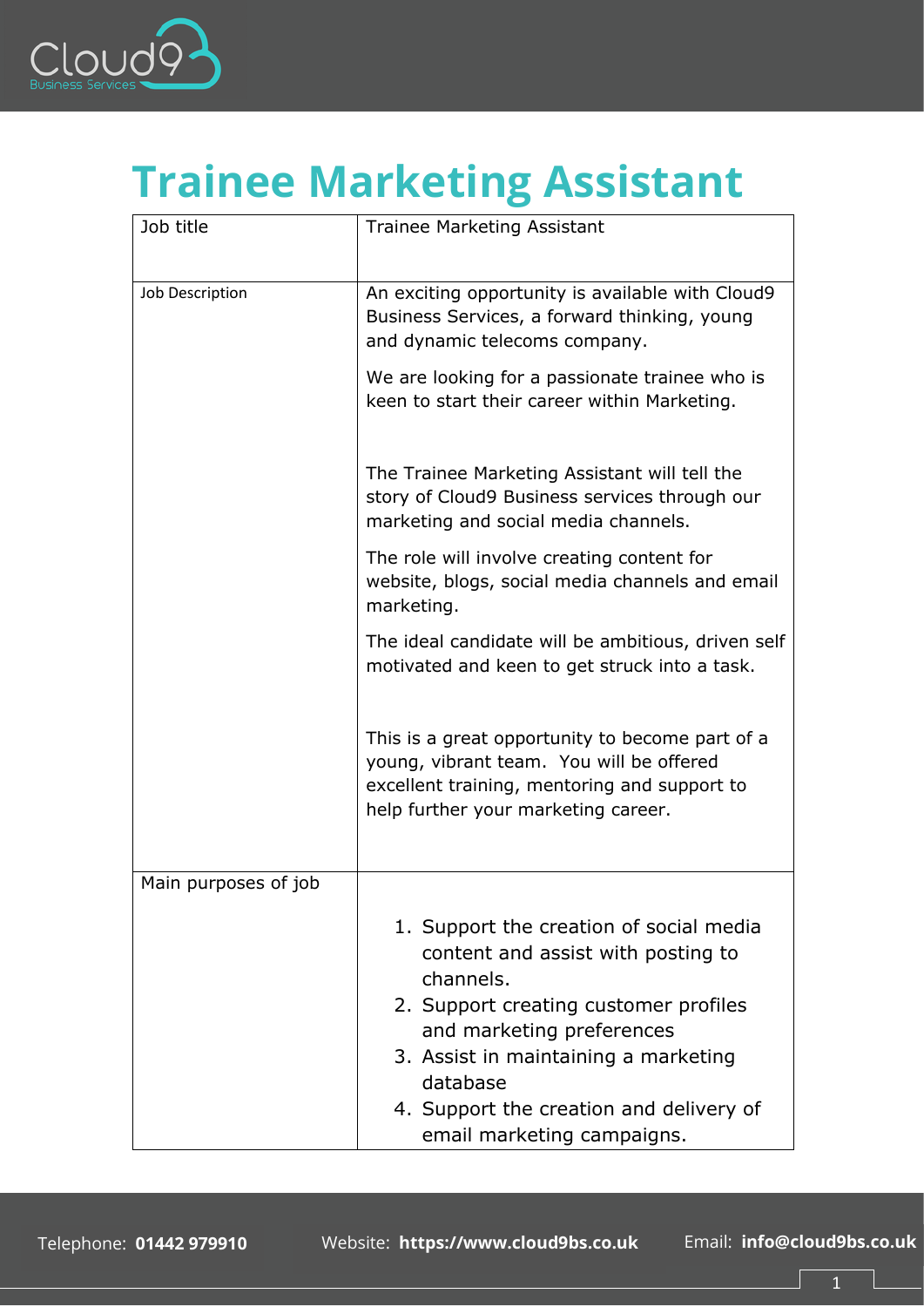

|                                    | 5. Creating marketing materials such as<br>case studies and presentations<br>6. Assess competitors and help ensure<br>we are up to date with latest trends.<br>7. Work closely with the MD, Internal<br>teams, clients and partners on<br>marketing strategy<br>8. Learning and working with various<br>types of software for digital marketing<br>9. Providing administrative support to<br>the sales and marketing team. |
|------------------------------------|----------------------------------------------------------------------------------------------------------------------------------------------------------------------------------------------------------------------------------------------------------------------------------------------------------------------------------------------------------------------------------------------------------------------------|
| Requirements                       | 1. Excellent written and verbal<br>communication skills.<br>2. Competency in Microsoft applications<br>including Word, Excel and Outlook.<br>3. High level of attention to detail<br>4. Ability to work effectively within a<br>team and independently<br>5. Experience of using technology for a<br>variety of tasks<br>6. Ambitious, eager to learn<br>7. Good organisation skills<br>8. An interest in technology!      |
| Key results/objectives<br>1        | 1. To raise profile of company and brand<br>2. To use social media channels to drive<br>traffic to website / sales leads<br>3. To support sales teams                                                                                                                                                                                                                                                                      |
| Responsible for<br>staff/equipment | Homeworking role.<br>Laptop and access to software will be made<br>available.                                                                                                                                                                                                                                                                                                                                              |

Website: https://www.cloud9bs.co.uk Email: info@cloud9bs.co.uk

 $\overline{2}$